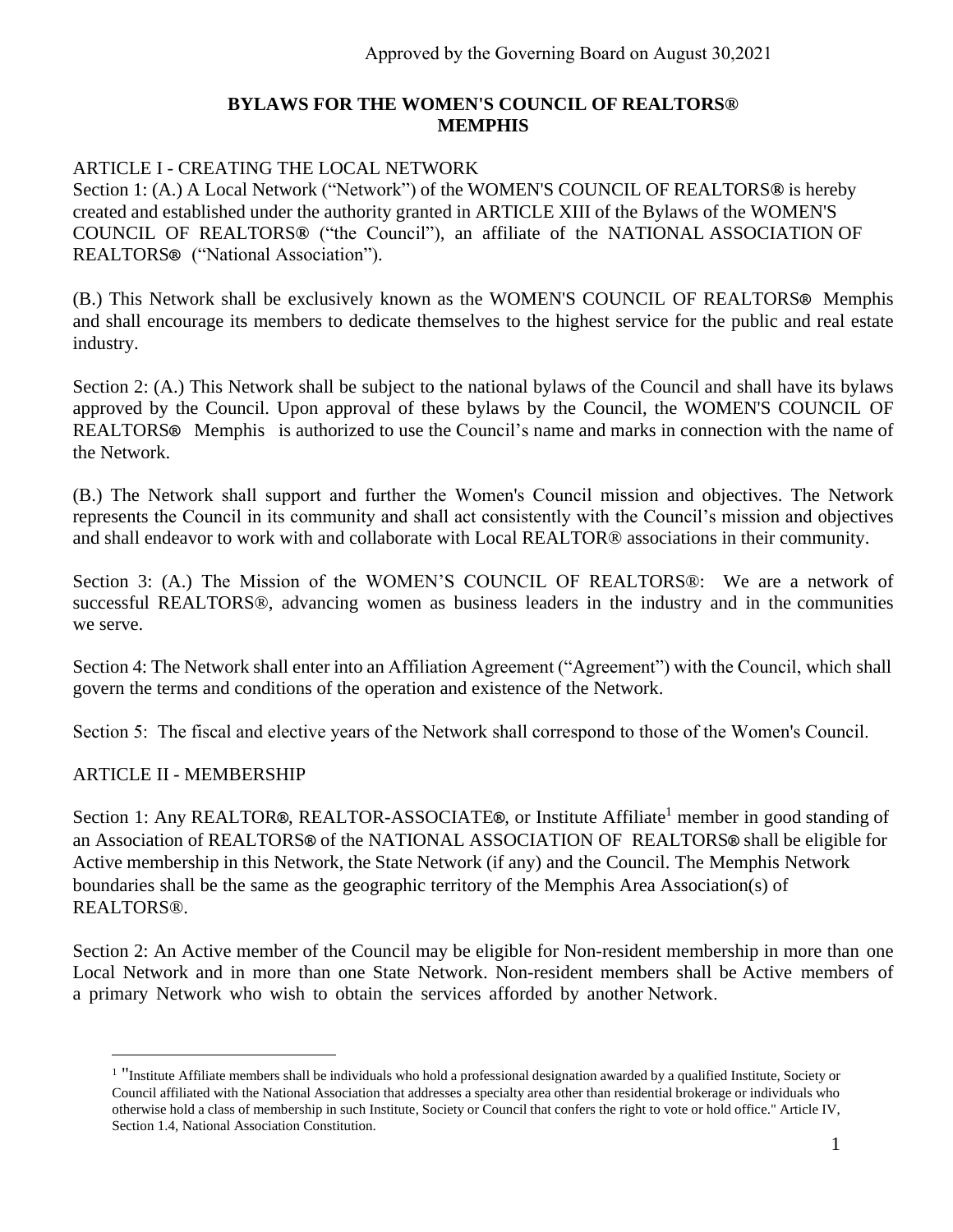Active members may join this second Network by paying Non-resident dues only to it. They shall not be eligible to vote or hold elective office in the second Network.

Section 3: National Affiliate members shall hold membership in a Local Association of REALTORS®, but they may not be REALTORS®.

Section 4: National Affiliate members shall pay national, state, and local dues and may vote, hold local office (except President, President-elect and Secretary), use the Council logo and marks, and avail themselves of Council services. National Affiliates may not comprise more than twenty percent (20%) of the membership of the Local Network.

Section 5: The Council shall determine the percentage of National Affiliate memberships in each Network. When the 20% limitation is reached for a Network, National Affiliate applications shall be returned to the applicants. National Affiliate applications will be processed when the Network's percentage of National Affiliate memberships falls below 20%.

Section 6: A member becomes eligible to vote in the Memphis Network thirty (30) days from the receipt of a membership application and payment of dues to a Local Network designee.

Section 7: Individuals currently employed in an executive, administrative or management capacity by a Local or State REALTOR® Association or a member Board of a foreign affiliate of the National Association shall be eligible for National Affiliate membership after payment of applicable dues.

#### ARTICLE III - DUES<sup>2</sup>

Section 1: (A.) Effective January 1, 1992, annual membership dues for Active members shall be \$ 14.00, plus national dues and State Network dues, if applicable.

(B.) Effective January 1, 1992, annual membership dues for National Affiliate members shall be \$ 14.00, plus national dues, and State Network dues, if applicable.

(C.) Effective January 1, 1994, annual membership dues for Non-resident members shall be \$ 50.00, which are Local Network dues only.

Section 2: (A.) Annual membership dues shall be payable by the first day of January each year.

(B.) New members shall pay a full year's dues upon making application. On January 1 of the following year, they shall be billed only for that portion of dues unpaid for that year.

Section 3: (A.) All local, state and national dues of Active members and National Affiliate members shall be billed by and paid to the Council. Local Network and State Network membership dues billed by and paid to the Council shall be refunded to the Local Network and State Network.

<sup>&</sup>lt;sup>2</sup> Except for new Networks, effective date must be January 1 of the year the current Local Network dues went into effect. Midyear changes are not allowed.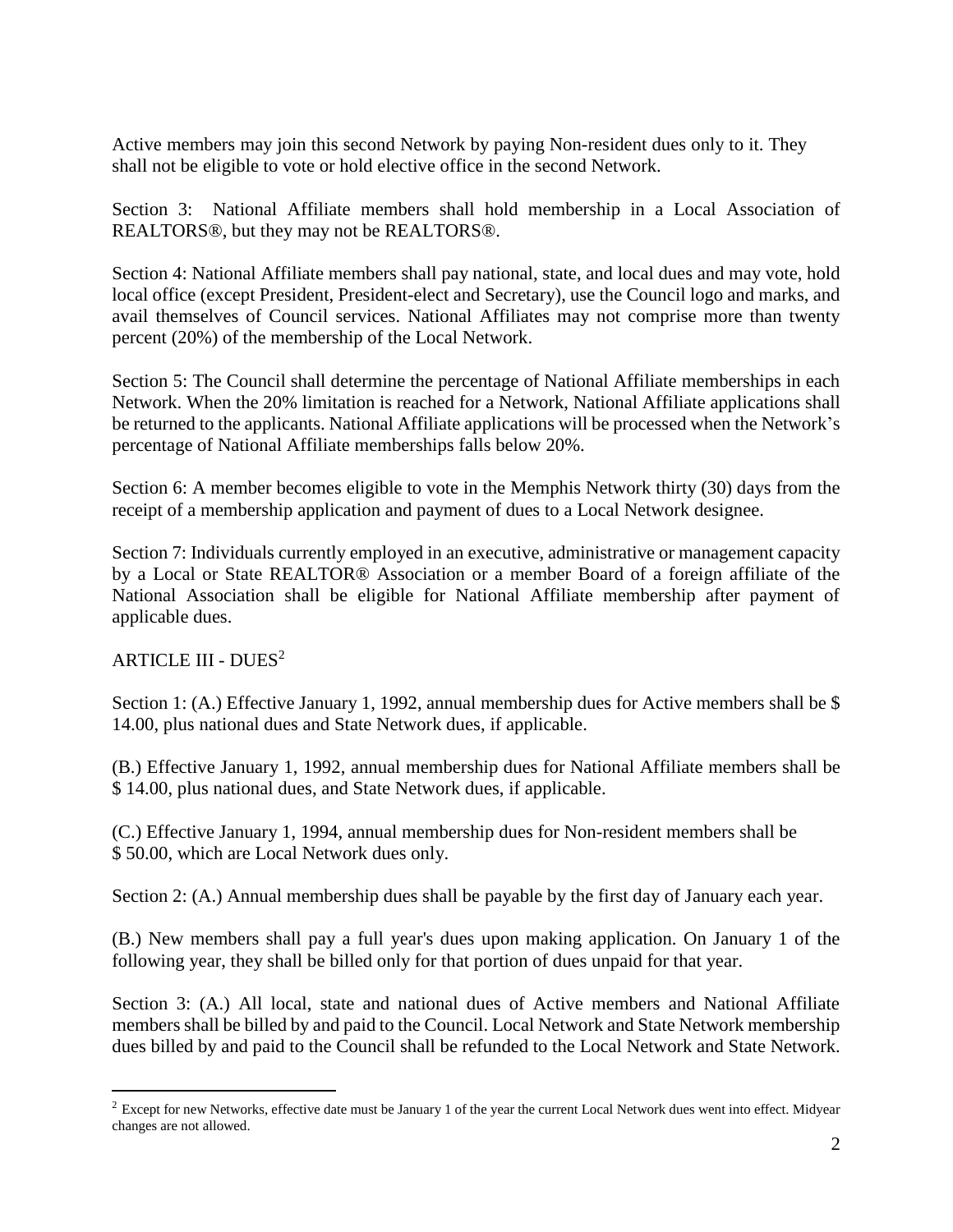(B.) Dues for Non-resident members shall be billed by and paid to the Local Network and retained by the Network.

Section 4: Any member delinquent in payment of membership dues by more than three (3) months shall forfeit membership.

Section 5: Annual network dues for each member shall be established in time to notify the Council prior to October 31 of the immediately preceding year.

#### ARTICLE IV - THE GOVERNING BOARD

Section 1: The government of the Network shall be vested in the Governing Board which shall consist of the President, President-elect, Secretary, Treasurer, Program Director and Membership Director all of whom shall be entitled to vote. The Secretary must be a REALTOR® member and is appointed by the incoming President-elect. The Program Director must be a REALTOR® member and is appointed by the incoming President. The Membership Director may be either a REALTOR® member or a National Affiliate member and is appointed by the incoming President. Each appointment must be approved by the current year's (e.g. outgoing) Governing Board.

Section 2: The Governing Board shall have full power to conduct the business of the Network; to suspend any officer or member for just cause; and to otherwise govern the affairs of the Network in accordance with the bylaws of this Network and the Council.

Section 3: Three Active members of the Governing Board shall constitute a quorum, provided either the President or President-elect is present.

Section 4: (A.) Regular meetings of the Governing Board shall be held no less than quarterly at a time and place as shall be designated by the President.

(B.) Special meetings of the Governing Board may be called by the President or shall be called at the request of at least two members of the Governing Board.

Members of the Governing Board may unite in a petition to call such meeting or individually address written requests to the President.

Upon receipt of such petition or written requests from the required Governing Board members, the President shall notify each member of the Governing Board of such meeting in writing. Not less than five (5) days nor more than fourteen (14) days notice shall be given for a special meeting. Such notice shall state the time and place of the meeting, and the purpose for which it is called. Only the business stated in the call to the meeting shall be transacted at such meeting.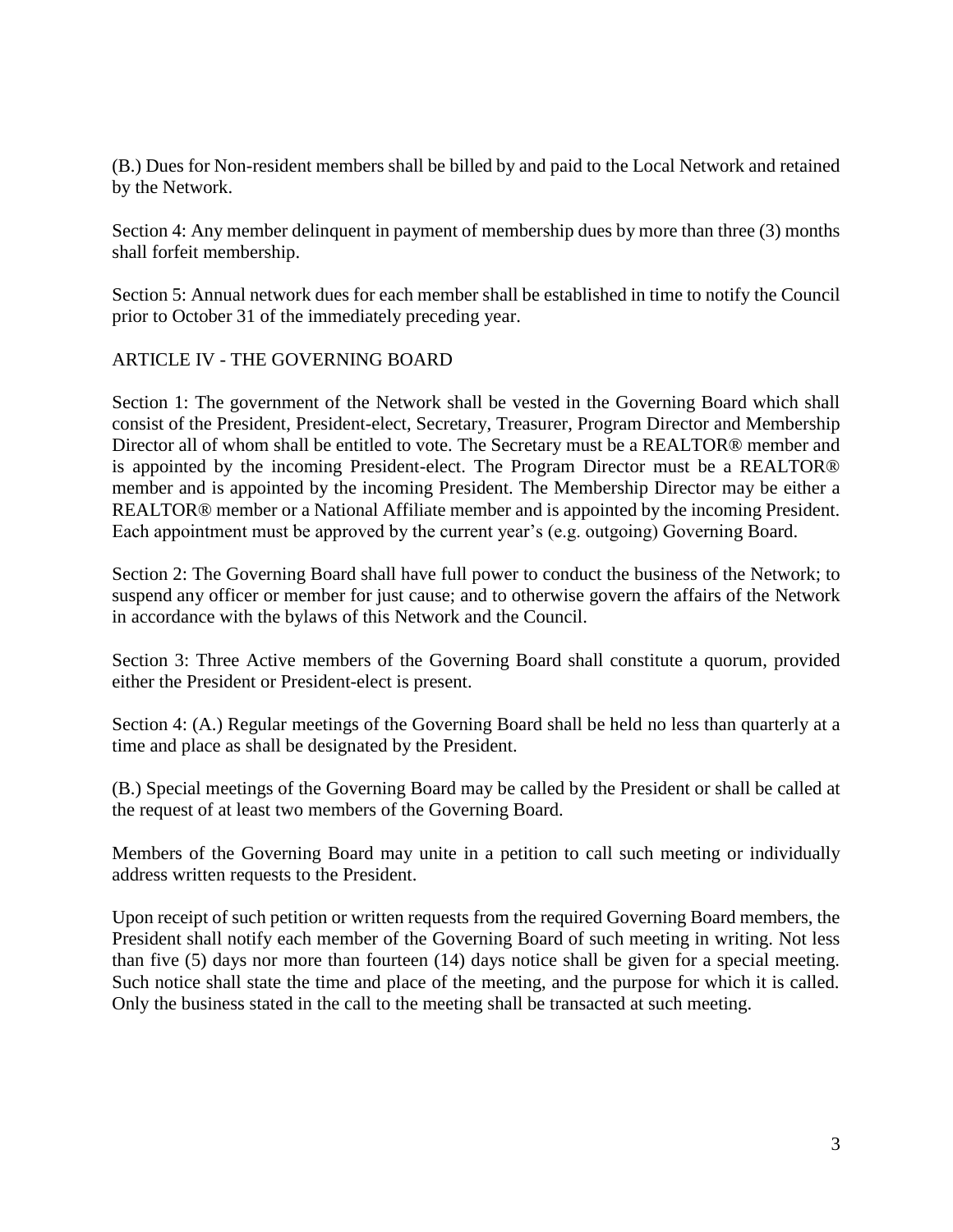#### ARTICLE V- NETWORK MEMBERSHIP MEETINGS

Section 1: (A.) Regular membership meetings of the Network shall be held no less than six times per year at times and places to be determined by the Governing Board.

(B.) Special meetings of the Network membership may be called at such times and places as the Governing Board shall, by resolution, require. Not less than five (5) days nor more than fourteen (14) days notice shall be given for a special meeting. Such notice shall state the time and place of the meeting, and the purpose for which it is called. Only the business stated in the call to the meeting shall be transacted at such meeting.

Section 2: Twenty percent of the REALTOR**®**/REALTOR-ASSOCIATE**®**/Institute Affiliate members of the Network shall constitute a quorum at all meetings except in those cases where the Network consists of fewer than fifteen Active members, when a majority shall be required to constitute a quorum.

### ARTICLE VI - ELECTIVE OFFICERS

Section 1: (A.) The elective officers of the Network shall be a President, President-elect, and Treasurer.

(B.) The President and President-elect of the Network shall be elected from the REALTOR**®**/REALTOR-ASSOCIATE**®**/Institute Affiliate members in good standing. The Treasurer may be elected from among REALTOR**®**/REALTOR-ASSOCIATE**®**/Institute Affiliate or current National Affiliate members.

(C.) The officers may serve in the office to which they have been elected for more than one term but may not serve more than two consecutive terms. The officer shall hold office for a term convening January 1 and ending December 31 or until their successors have been elected, whichever is later.

Section 2: The President shall be the chief officer of the Network, and shall preside at the meetings of the Governing Board and Network. At all other times during the term of office, the President shall represent the Council and act in its name, subject to its policies.

Section 3: The President-elect shall perform the duties of the President in the event of the President's disability or absence and perform such other duties as requested by the Governing Board.

Section 4: (A.) The Membership Director shall verify reports from the Council of the names of all members of this Network and their status.

(B.) Immediately following the annual election meeting, the outgoing Secretary shall report to the Council the names and addresses of all Governing Board members. A copy of this report shall be sent also to the Governor(s), the State Network President and the Regional Vice President.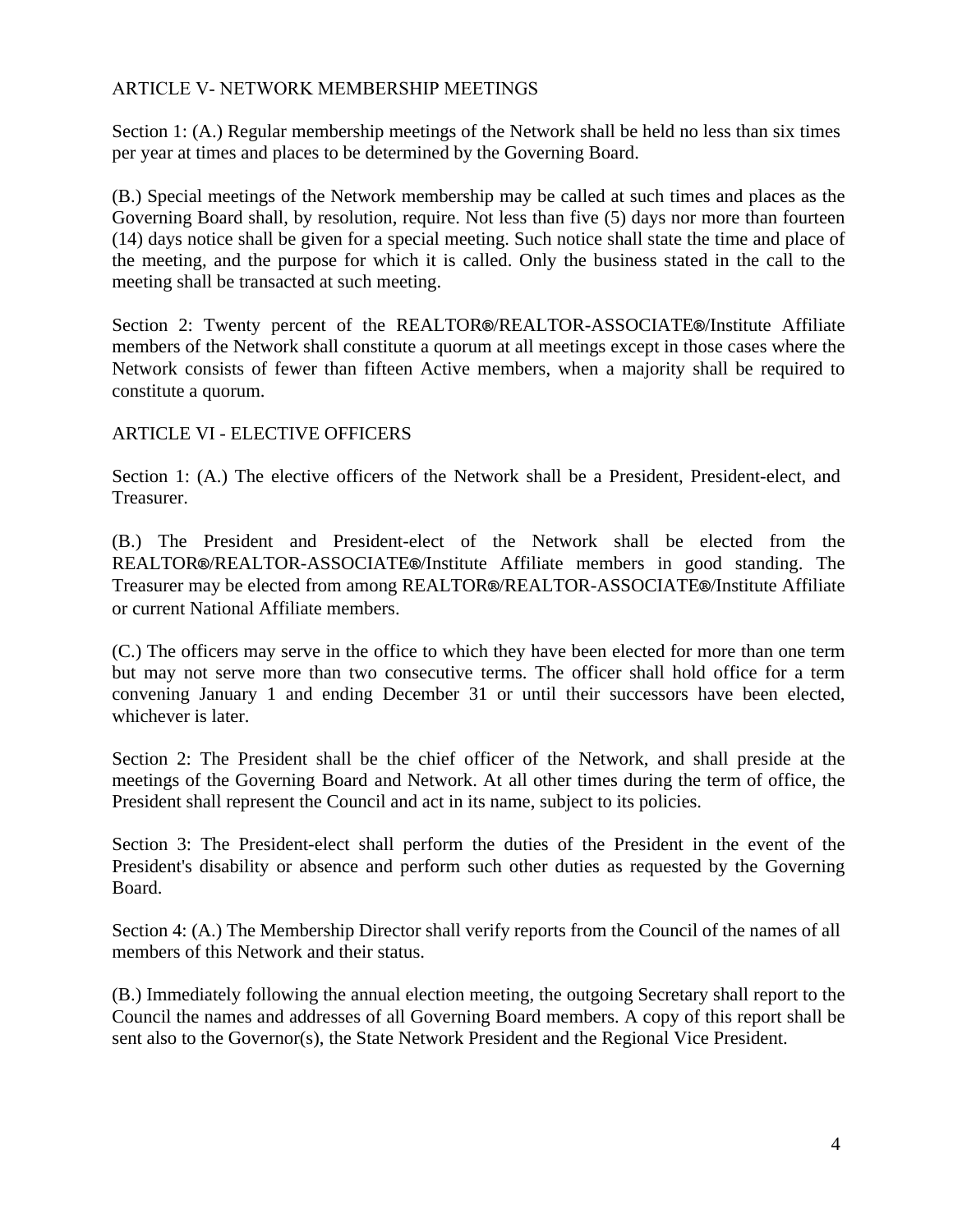#### ARTICLE VII - VACANCIES

Section 1: (A.) In the case of a vacancy in any elective office, except the President or Presidentelect, the President shall appoint a qualified member to fill the unexpired term.

(B.) In case of a vacancy in the office of President, the President-elect shall complete the unexpired term thus creating a vacancy in the office of President-elect. The President-elect who fills a vacancy in the office of President shall automatically become President for a full term after completion of the unexpired term as President.

(C.) In the event of a vacancy in the office of President-elect caused by a vacancy in the office of President, the members of the Candidate Review Team shall submit the name of at least one candidate to the President who shall present it to the Governing Board for approval. An affirmative vote of a majority of the Governing Board shall be necessary to elect. The Presidentelect who fills a vacancy in the office shall automatically become President-elect for a full term after completion of the unexpired term as President-elect.

In the event of a vacancy in the office of President-elect not caused by a vacancy in the office of President, the members of the Candidate Review Team shall submit the name of at least one candidate to the President who shall present it to the Governing Board for approval. An affirmative vote of a majority of the Governing Board shall be necessary to elect. The Presidentelect who fills this type of vacancy shall automatically become President after completion of the unexpired term of President-elect.

(D.) All appointments to fill vacancies shall have the approval of the Governing Board.

#### ARTICLE VIII - NOMINATIONS

Section 1: (A.) The Candidate Review Team will operate in accordance with the Network Election Procedures, as approved by the Council.

Section 2: No name shall be placed in nomination without the consent of the nominee.

#### ARTICLE IX - ELECTION OF OFFICERS

Section 1: The election of officers shall be held at the Annual Election Meeting of the Network which shall be held no later than September 30th each year.

5 Section 2: (A.) Election of officers shall be by *viva voce* or roll call vote, or written ballot if there are two or more nominees for an office. Each Active and National Affiliate member may cast one vote. A majority of those present and entitled to vote shall elect. When there are more than two nominees for any office and there is no majority on the first ballot, the two candidates receiving the greatest number of votes cast shall remain on the ballot and a run-off election shall be held between these two candidates. The candidate receiving the majority of votes cast in the run-off election shall be declared the winner.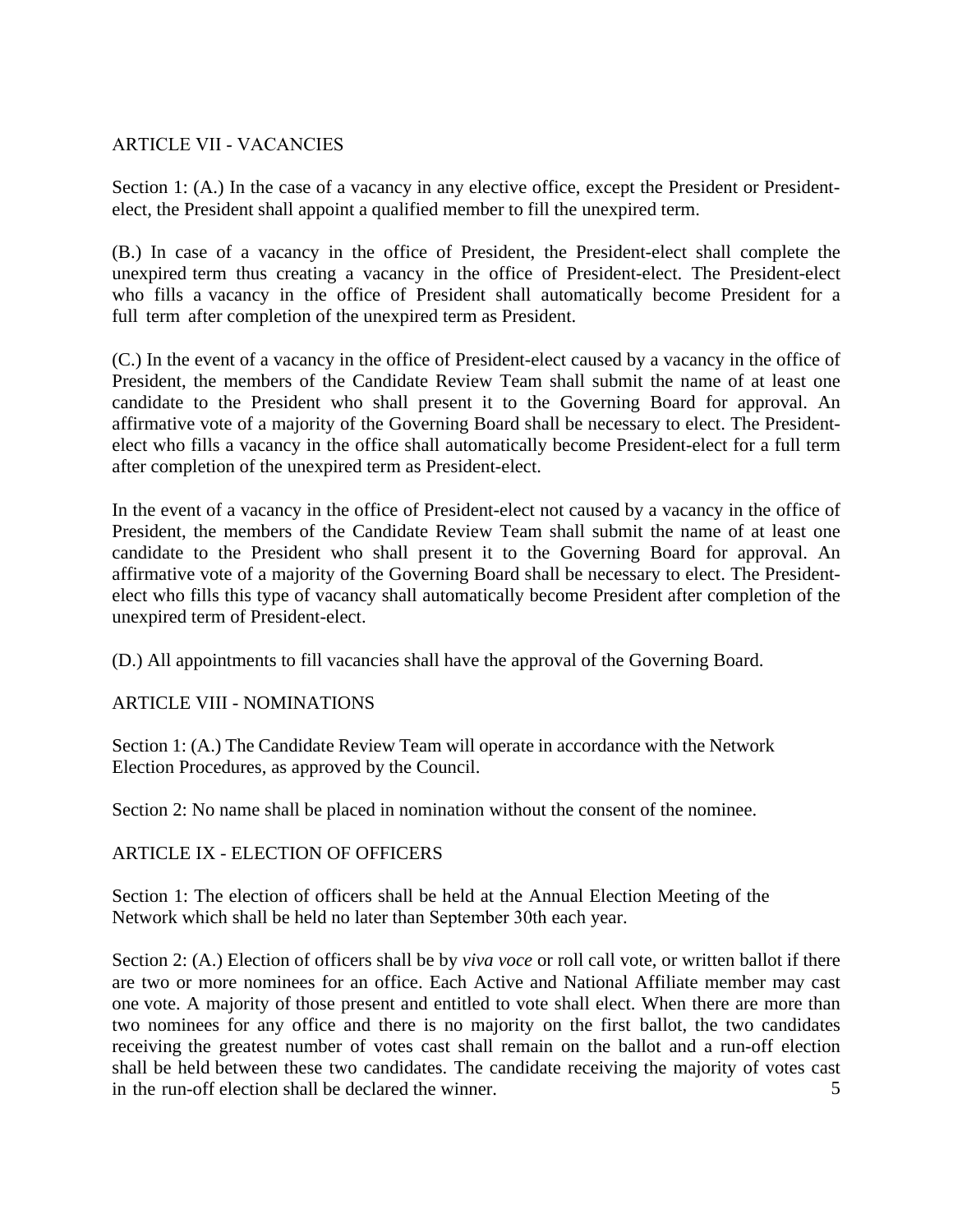(B.) Voting by proxy or any method other than in person shall not be permitted.

# ARTICLE X – PROJECT TEAMS AND TASK FORCES

Section 1: The President may appoint temporary project teams or task forces to work on specific projects, as approved by the Governing Board. Such groups shall consist of at least three Active or National Affiliate members.

Section 2: An Audit Team shall be appointed at the next to the last meeting of the Governing Board and shall present its report at the first Governing Board meeting of the new year.

# ARTICLE XI - PARLIAMENTARY AUTHORITY

The rules contained in the current edition of *Robert's Rules of Order Newly Revised* shall be recognized as the authority governing the proceedings of the Network in all cases not provided for in these bylaws or in the standing rules.

## ARTICLE XII - DEFENSE AND INDEMNIFICATION OF OFFICERS AND DIRECTORS

Section 1: In the event of suits or claims in which one or more current or past officers or directors of the Network are named as a result of their status as such or decisions or actions taken in good faith and reasonably understood to be within the scope of their authority during their term as such, the Network shall, directly or through insurance secured for the benefit of such officers and directors and employees, secure counsel to act on behalf of and provide a defense for such officers and directors and employees; pay reasonable defense expenses incurred in advance of final disposition of such case; and indemnify such officers, directors and employees with respect to any liability assessed or incurred as a result of any such claim, suit or action.

Section 2: The above stated defense and indemnification of officers and directors shall extend to those individuals when serving at the request of the Network as a director or officer of another entity, but only after indemnification and insurance coverage from such other entity has been exhausted.

#### ARTICLE XIII - AMENDMENT OF BYLAWS

Section 1: These bylaws may be amended at any meeting of the Network by two-thirds vote in the affirmative of the Network members present and voting at such meeting, provided that a quorum is present, and provided the substance of the proposed amendments has been submitted to all members of the Network at least ten (10) days in advance of the meeting at which they will be acted upon, and provided that no such amendment shall become effective until the same shall have been submitted to and approved by the Council.

Section 2: Amendments to the Local Network bylaws required by the Council shall be mandatory and become effective immediately. The general membership of the Local Network shall be notified